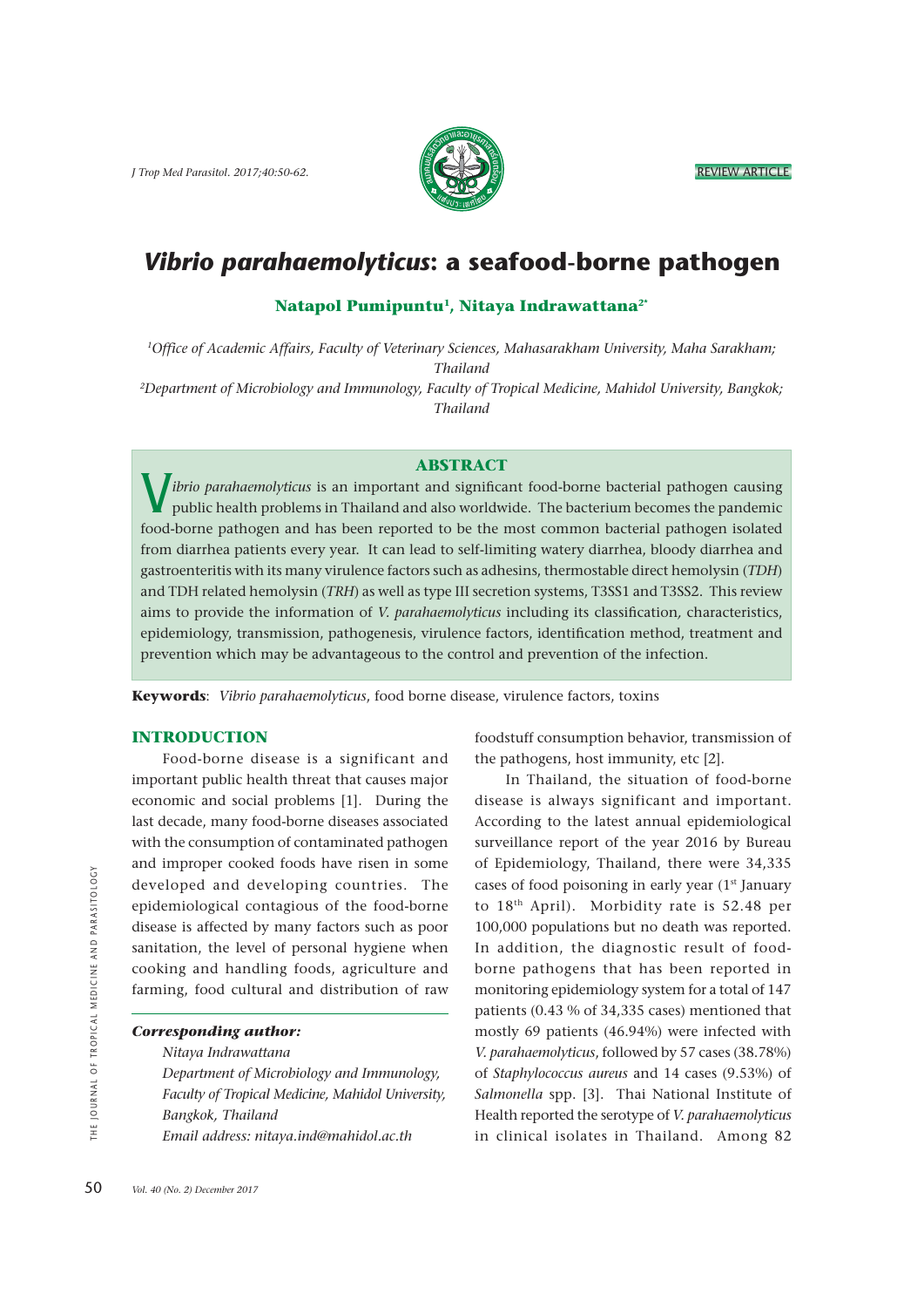*V. parahaemolyticus* samples, serotype O3:K6 was the most dominant with 17 samples (20.73%), followed by O1:K68 (12 samples or 14.63%) and O3:KUT (8 samples or 9.75%) [4].

 *V. parahaemolyticus* infection mainly occurs via raw food consumption especially when seafood such as oysters, shrimp, squid, sardines and crab are consumed. Infection is also possible by consuming food with poor hygiene. The presence of *V. parahaemolyticus* in an outbreak of food borne diseases seems to be increasing and important worldwide especially in Thailand where food poisoning is annually reported as a public health problem. The outbreak of this food borne pathogen in many food industrial or food supply countries such as Thailand not only affects the health of its population, but also poses the impact on economic lost and international trading. Food export can be rejected due to unacceptable food contamination. Therefore, it is necessary to understand the nature of *V. parahaemolyticus* including bacterial characteristics, transmission, pathogenesis and virulence factors with the aim to prevent, control and minimize economic loss from such infection.

## **Background of** *Vibrio parahaemolyticus*

 *Vibrio* is classified into the bacteria domain and kingdom. It is in the proteobacteria phylum due to its Gram-negative staining bacteria [2]. The bacteria are grouped into Class Gammaproteobacteria, Order Vibrionales (possessing two circular chromosomes) and Family Vibrionaceae along with the other 8 genera [5]. The amount of G+C content of the bacteria in genus *Vibrio* is 38–51% as compared to that of the *Aeromonas* (about 57–63%), *Photobacterium*  (about 40–44%), and *Plesiomonas* (about 51%). The genus *Vibrio* presently has about 48 species. Among those species, 11 are clinically important agents including *V. parahaemolyticus* [2]. *V. parahaemolyticus* is 0.5 - 0.8 μm wide and 1.4 - 2.4 μm long [6]. This agent is facultative anaerobe bacteria that can ferment glucose without producing gas and has an oxidase-positive test [7]. It is halophilic bacterium which could be naturally detected in many costal countries throughout the world in sea water, estuarine or marine environment [2].It has a polar flagellum which renders the high motility in liquid media; more than that it also has lateral flagella allowing the migration across semi-solid surfaces by swarming [8]. Under stress condition, *V. parahaemolyticus*  is able to adapt itself for survival. For example, the organism can switch its flagellum character at different surrounding environments (liquid environments or semi-solid surfaces) [9]. In liquid surrounding environment, such as marine or estuarine, *V. parahaemolyticus* produced a single flagellum at their polar. This polar flagellum is also sheathed and could help the bacterium for attachment and support them for swimming in liquid environment. With the ability of this single flagellum, *V. parahaemolyticus* can move faster with the speeds up at 60 um/sec. Energy used to rotate the flagellum is supplied by a sodium motive force [10]. Meanwhile, in the surrounding environment of semi-solid surfaces, the organism creates multiple shorter flagella on its lateral side. The lateral flagella support the bacteria for swarming mobility at semi-solid environment. The numerous peritrichous and non-sheathed flagella help the bacterium to swarm the substrates [9].

 *V. parahaemolyticus* have different types of flagella, i.e., swimming flagella (polar flagellum) and swarm flagella (lateral flagellum). The swarm flagella are made from one flagellin protein, not sheathed and move by the proton motive force. The adaptable production from a swimmer cell of flagella into swarmer cell flagella is highly regulated by *laf* genes (lateral flagella) under some conditions of environment circumstances (Figure 1) [9]. Decreasing of the rotating speed of flagella is an outcome effect from the increasing viscosity or consistency of the growth environment surrounding the bacteria, or the growth of bacteria under iron-limiting conditions. These factors involve in the switching of the flagella type from swimming to a swarming type [10]. *V. parahaemolyticus* requires salt to survive and sodium ion to stimulate the growth. The bacteria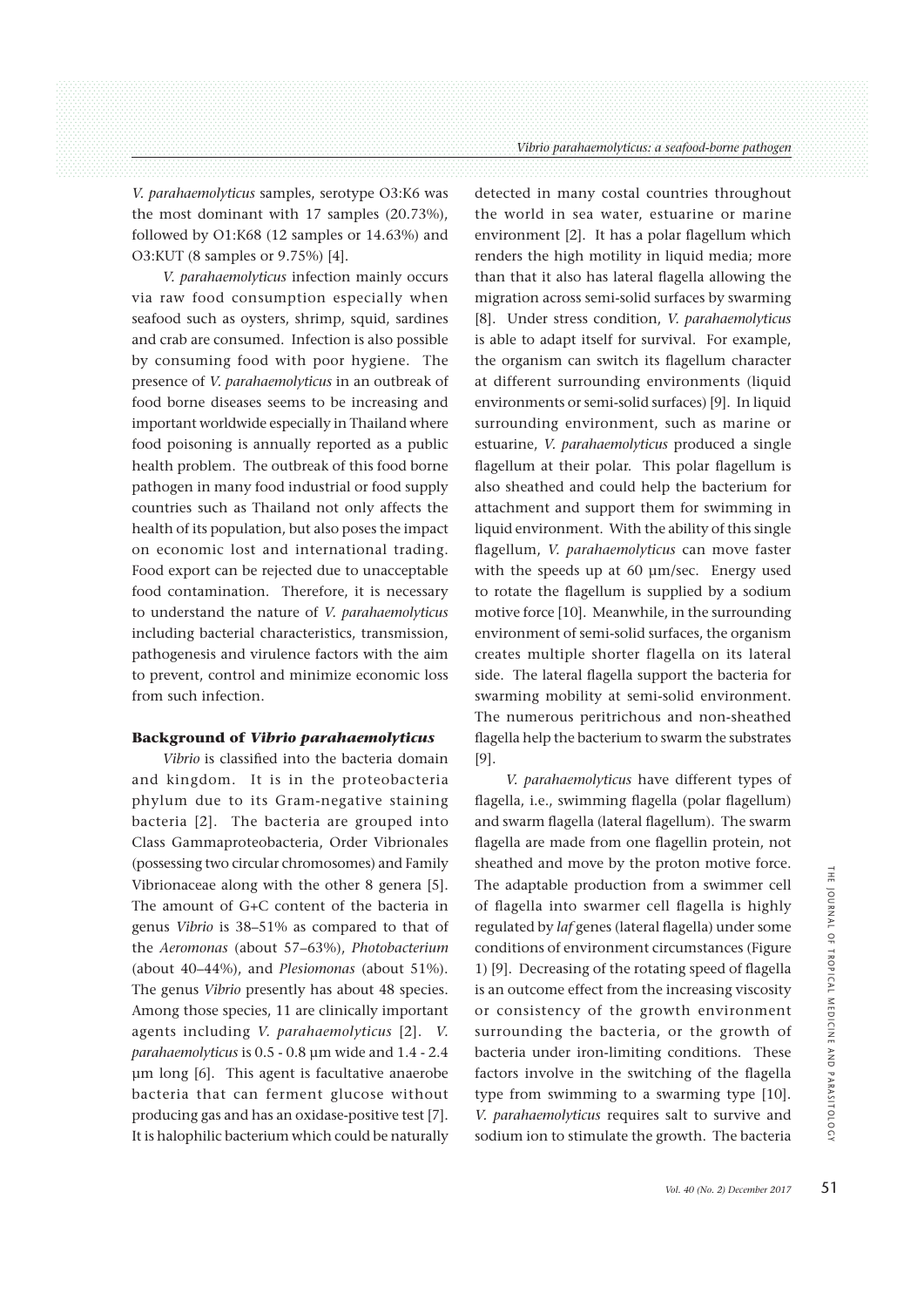can grow in 1-8 % NaCl, with suitable condition growth occurring in the 2-4 % range. It will die if cultured in the condition without salt such as distilled water. Thus, it is naturally occurring and found worldwide especially in coastal areas. Moreover, it is found in higher numbers in areas of large seafood consumption [8]. Mudoh and his team demonstrated that *V. parahaemolyticus* can grow at temperatures between 5-10˚C in food sources [11]. The optimum temperature of the bacterial growth is between 30-35˚C and the highest temperature is 44˚C [12]. Jay and colleagues observed the effect of pH condition to the growth of the bacteria. They found that the optimum pH condition of this organism is 7.6-8.6; however, the agent can survive in the pH 4.8-11.0 [13]. The optimal growth conditions of *V. parahaemolyticus* are showed in Table 1.

 In fact, not all strains of *V. parahaemolyticus* cause a disease. *V. parahaemolyticus* is divided into 2 groups as pathogenic (clinical) strains that can cause the illness and non-pathogenic strains which usually live in environment and cannot cause the disease. On the other hand, pathogenic *V. parahaemolyticus* strains are slightly found in seafood or the environment as compared to nonpathogenic strains [6]. Pathogenic strains usually produce important virulence factors such as thermostable direct hemolysin (TDH) and related toxin, thermostable related hemolysin (TRH), while non-pathogenic strains cannot produce TDH and TRH but produce only thermolabile hemolysin (TLH). The dominant ability of clinical *V. parahaemolyticus* strains isolated from a stool sample of food-borne patients with gastroenteritis is the TDH-positive (TDH+) [8].

### **Epidemiology**

 *V. parahaemolyticus* was first isolated in 1950 after a huge outbreak of food poisoning from



**Fig 1: Differeent types of** *Vibrio parahaemolyticus* **flagella** A. Swimming flagella (polar flagellum)

B. Swarming flagella (lateral flagellum)

52 *Vol. 40 (No. 2) December 2017*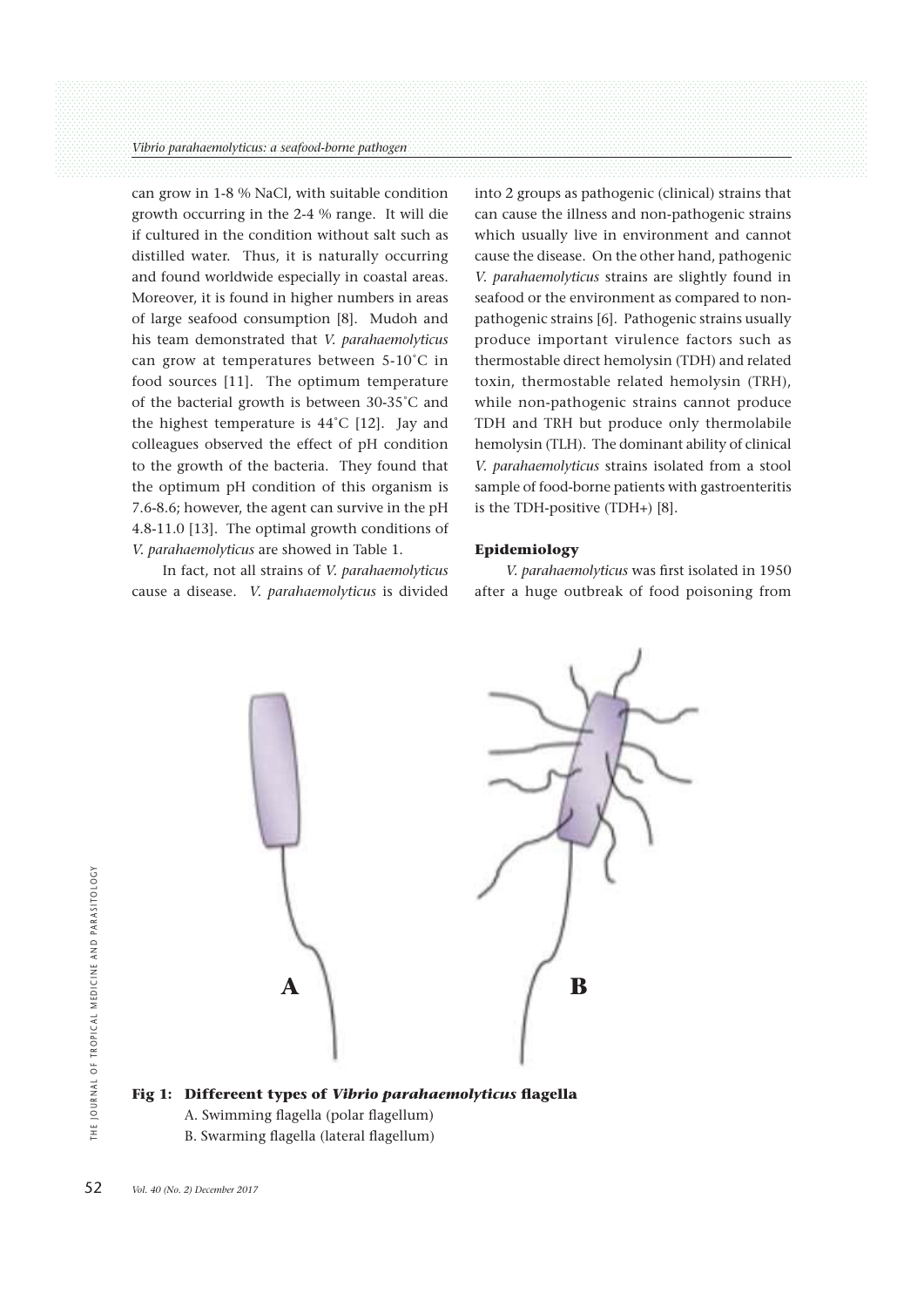| <b>Growth conditions</b>      | <b>Growth range</b>                              | <b>Optimal range</b> |
|-------------------------------|--------------------------------------------------|----------------------|
| Water activity $(a_{\omega})$ | $0.940 - 0.996$                                  | 0.992                |
| Temperature $(^{\circ}C)$     | $5-44^{\circ}$ C                                 | $30-35^{\circ}$ C    |
| pH                            | $4.8 - 11.0$                                     | 7.6-8.6              |
| NaCl concentration            | $0.5 - 10\%$                                     | 3%                   |
| Atmosphere                    | Can grow in the presence or<br>absence of oxygen | Aerobic conditions   |

#### **Table 1 Growth range and optimal range of** *V. parahaemolyticus* **growth conditions**

Adopted from [13]

gastroenteritis patients in Japan [14]. After that, *V. parahaemolyticus* has been identified as one of the main pathogens that cause food-borne diseases or food poisoning in many countries where raw seafood are consumed such as Asian countries including Japan, Taiwan, India, Thailand and the others as the United States, France, Peru, Chile and Mexico [15]. In addition, these pathogenic infections have increased worldwide and become a significant pandemic infection.

 The broad fundamental classification of *V. parahaemolyticus* employs the serotype classification scheme that relies on its antigenic properties of the somatic (O) and capsular (K) antigens, respectively. The serotype classification of *V. parahaemolyticus* is a combination of both O and K antigens that presently include 11 different O antigens and 71 different K types. It can be used to investigate the epidemiology of clinical isolates and the pandemic strains of *V. parahaemolyticus* which rapidly change their both O and K antigens, making it difficult to detect the outbreak in each pandemic strain and region [6]. In Thailand, *V. parahaemolyticus* was isolated for the first time in 1970 [16]. After that, the *V. parahaemolyticus* infections have been reported from various areas in Thailand [3]. The incidence rate of *V. parahaemolyticus* in Thailand was not significant except in 1996, when the infection occurred as a pandemic with a virulence gene call "tdh" and became an emerging disease by O3:K6 serotype in Southern part of Thailand [17]. In addition, other serovarients of O3:K6 had been identified from clinical isolates in Thailand such as O4:K68 in 1999, O1:K25 in 1999, O4:K12 in 1998-1999 and O1:K41 in 1998-1999 [4,6]. Since then, *V. parahaemolyticus* has become the most important food-borne pathogen and has been monitored as a public health warning [18].

#### **Transmission**

 Generally, primary transmission route of *V. parahaemolyticus* is from the ingestion of raw seafood and raw contaminated or undercooked food such as shellfish (oysters, clams, and mussels). Cooked crustaceans (crab, lobster, and shrimp) can be contaminated with the bacteria if it has not been properly cooked by heat, or recontamination may occur by coming in contact with uncooked seafood at the period of storage [2,8]. Moreover, direct transmission is possible from the exposure of open wounds to *V. parahaemolyticus* contaminated seawater, shellfish, or finfish that can cause infections and septicemia [7,19]. The incubation period of *V. parahaemolyticus* is about 3 to 24 hours before patients have some symptoms, but the onset usually begins about 10-15 hours after infected with this pathogen [6].

### **Symptoms**

 The prominent symptom resulting from *V. parahaemolyticus* infection is self-limiting watery diarrhea but it occasionally causes bloody diarrhea and sudden cardiac arrhythmia [19]. The clinical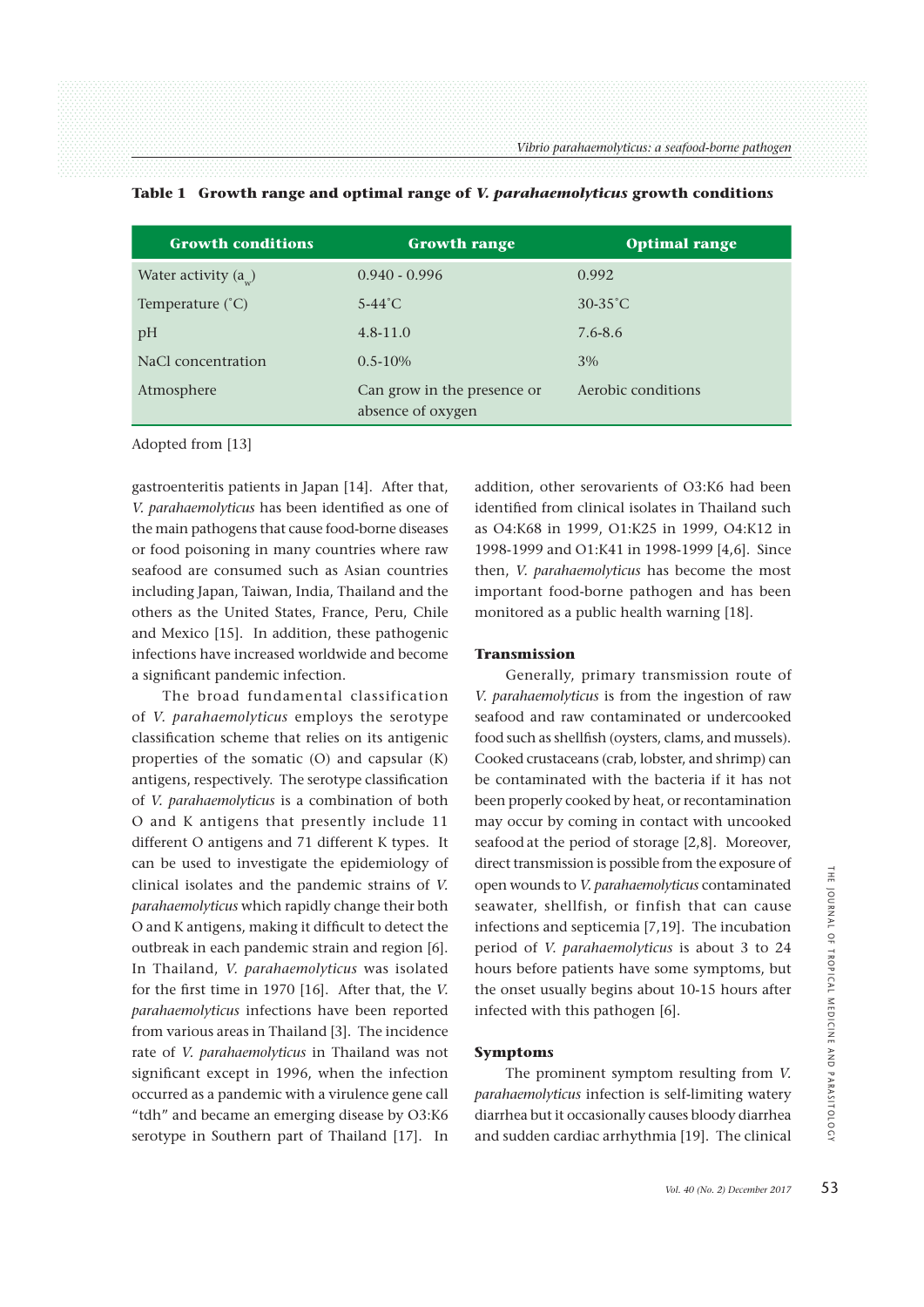manifestations of patients are diarrhea, vomiting, abdominal cramps, nausea, head ache, fever and chills. Some cases may dehydrate, collapse and show abnormality on electrocardiograms [20].

## **Pathogenesis and Virulence Factors**

 Pathogenesis of *V. parahaemolyticus* can involve many virulence factors including adhesins, thermostable direct hemolysin (TDH) and TDH related hemolysin (TRH) as well as type III secretion systems, T3SS1 and T3SS2 [21-23].

**Adhesin:** Adhesion to host cells or Initial host cell binding step of *V. parahaemolyticus* is the most significant step for bacteria to develop pathogenesis. During the step of infection, adhesive factors of bacteria are exhibited at the bacterial surface, forming link with the host cell for secreting some bacterial effectors and bacterial toxin proteins to the host cells. An adhesion protein is called "MAM7" or Multivalent Adhesion Molecule 7 [24]. MAM7 is an adhesion protein which is preserved in Gram negative bacteria. It is essential for primary step for host binding during the infection [25]. *V. parahaemolyticus* using MAM7 in attaching to the host's fibronectin and phosphatidic acid; if these two substrates are blocked, the MAM7 adhesion to the host cells is prevented [9].

 Furthermore, pandemic strains of *V.parahaemolyticus* which belongs to the O3:K6 serotype usually carry *orf8* gene. This *orf8* gene encodes an adherence protein which in turn, enhances the ability of this pathogenic strain in adhering to the host's intestinal cells. Therefore, this *orf8* gene can be used as the target gene in detecting pandemic *Vibrio parahaemolyticus* strain O3:K6 by molecular method [26].

**Bacterial Toxin:** The important toxins of *V. parahaemolyticus* called Themostable Direct Hemolysin (TDH) and TDH-Related Hemolysin (TRH) are two virulence factors that associated with *V. parahaemolyticus* hemolysis and cytotoxicity of the host cell [27]. Although *V. parahaemolyticus* is naturally occurring and found worldwide especially in sea water and coastal areas, there are only some pathogenic strains that can cause gastroenteritis in human. Most of *V. parahaemolyticus* strains (about 88-96%) isolated from clinical samples can produce  $\beta$ -hemolytic activity on blood agar which is attributed from TDH or TRH [21]. Pathogenic *V. parahaemolyticus* are able to completely lysed human or rabbit erythrocytes ( $\beta$ -hemolysis) by producing hemolysin when they were placed on a suitable high-salt selective media called Wagatsuma agar; this process is termed "Kanagawa Phenomenon (KP<sup>+</sup>)" [28]. This Kanagawa Phenomenon test is commonly used to identify pathogenic *V. parahaemolyticus* in seafood as well as in patients' biological samples. In addition, it can be used in identifying the *tdh* gene in samples by molecular technique. Thus this bacterial hemolysin is the important virulence factor of the pathogenesis [29].

 TDH was the first bacterial toxin recognized as virulence factor of *V. parahaemolyticus.* It was used as a biomarker to identify the pathogenic strains of these bacteria [30]. This toxin is produced from both *tdh1* and *tdh*2 genes but it was highly expressed from *tdh2* gene [23]. TDH produced from the *tdh* gene is translocates to the host cytoplasm by another virulence factor called "T3SS2" [31]. Nishibuchi and Kaper studied the relationship between TDH and secretory diarrhea and found that the TDH encoding gene is able to induce intestinal chloride secretion [23]. Moreover, Fabbri and team found that TDH also raises the cytosolic free calcium concentration [Ca2+] in non-transformed rat intestinal IEC-6 cells [32]. When comparing the function of toxin activity produced by *V. parahaemolyticus* and *V. cholera*, TDH and Cholera Toxin (CT) stimulate Cl− secretion from molecule signaling by dissimilar ways. CT will make the cAMP concentration increasing by ADP-ribosylating adenylate cyclase of intestinal epithelial cells whereas TDH will activate Ca<sup>2+</sup>. When TDH stimulates Ca<sup>2+,</sup> it will cause a secretion of chloride ion from the calciumactivated chloride channels (CLCAs). In contrast, CT from *V. cholerae* stimulates cAMP from ADPribosylation of adenylate cyclase and after that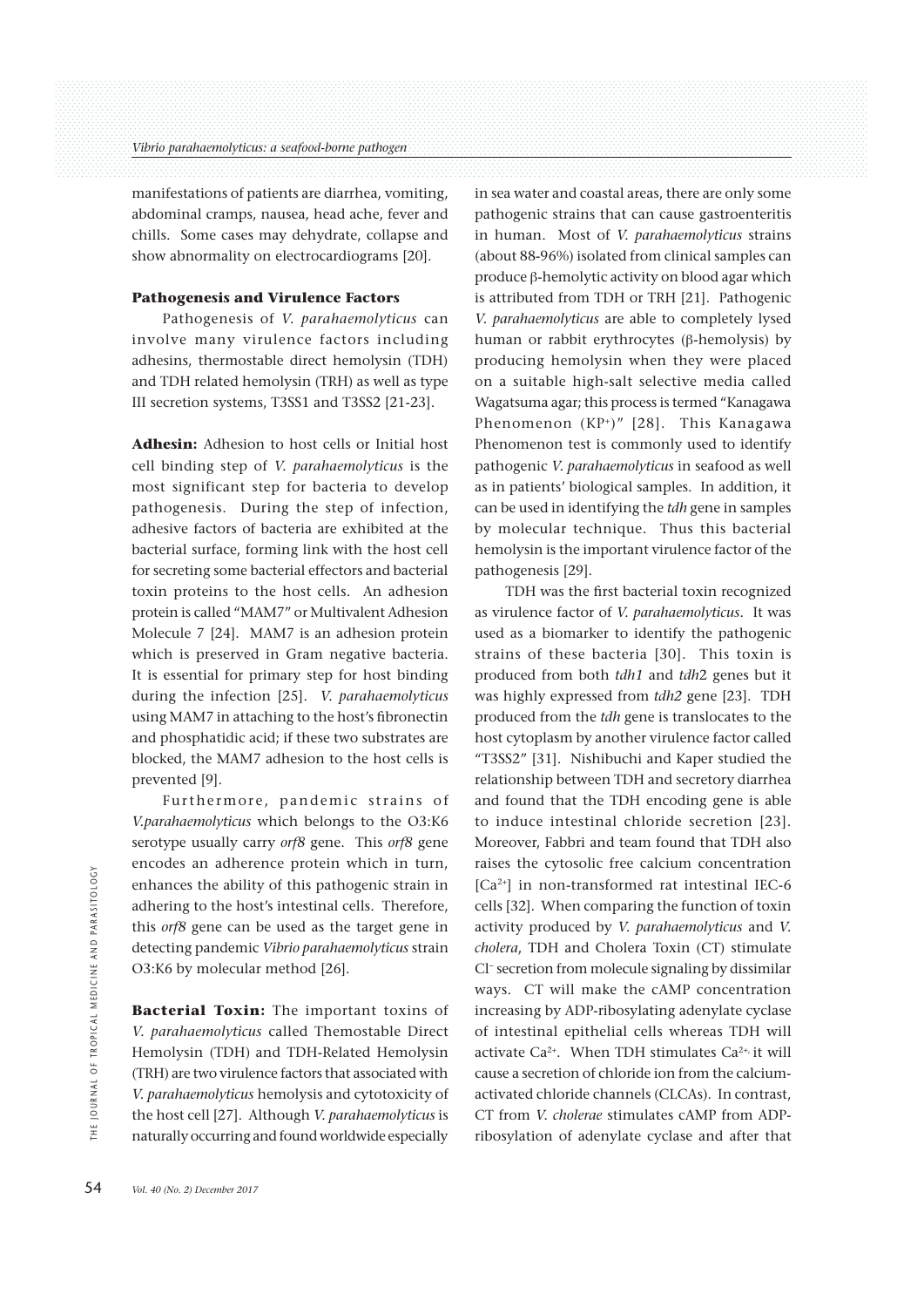the stimulated cAMP will activate protein kinase A (PKA) that can phosphorylate the cystic fibrosis transmembrane receptor (CFTR) and lead to the secretion of Cl− [33].

 TRH has ability to lyse erythrocyte and it can induce chloride secretion in patient colonic epithelial cells similarly to TDH, so it was considered as an important virulence factor of *V. parahaemolyticus* [34]. Nucleotide sequence of *trh* gene has high similarity to *tdh* genes as 68.4% with the *tdh*1 gene copy and 68% with the *tdh*2 gene copy, respectively. However, the gene function is different from TDH by showing Kanagawa phenomenon negative (KP- ) appearance [35].

 In addition, all *V. parahaemolyticus* strains usually carry *toxR and tlh* genes. *toxR* is a regulatory gene of the toxin operon and recognized to be a conserved gene among *V. parahaemolyticus* [36] while *tlh* is a gene that encode the thermolablile hemolysin (TLH). Similar to TDH, TLH has a phospholipase activity property that can lyse erythrocytes. Moreover, *tlh* are mentioned to be a specific target gene for *V. parahaemolyticus* detection [37]. Therefore, many molecular methods, such as PCR, can identify these bacteria by amplifying *tlh* genes.

**Type III Secretion Systems (T3SS):** The T3SS is a bacterial organelle protein accessory that delivers or transports proteins or some effectors directly from bacterial pathogens into cytoplasm of host cell [38]. T3SS1 and T3SS2 are the two T3SS generally found in Gram negative bacteria. T3SS generate a secretion apparatus which consists of a basal body that extends outer and inner membranes of bacteria, similarly to a needle that functions as a secreting duct or injector between the bacterial pathogen and host cells. There is also a translocon pore that is inserted into the host cell membrane to propose as a passing channel for bacterial toxin and effectors [39]. T3SS facilitate the transportation of some effectors or bacterial toxin to the host cell leading to pathogenesis and results in the alteration of homeostasis and host cell's integrity. T3SS1 can support *V. parahaemolyticus* strains to survive in circumstance [40]. The T3SS1 is one of virulence factor that has an ability to cause cellulysis, thus permit the release of significant nutrients [41]. *V. parahaemolyticus* has many effector proteins, which are translocated by different types of T3SS, responsible for pathogenesis. T3SS1, presented in all *V. parahaemolyticus* both pathogenic and nonpathogenic strains, has ability to translocate some effectors such as VopQ, VopR, VopS, and VPA0450 to cause cytotoxicity while T3SS2, found only in *V. parahaemolyticus* KP positive and *trh* positive strains, translocates some effectors such as VopA, VopC, VopL, and VopT to cause cytotoxicity of colon epithelial cells and enterotoxicity within the host [27]. The phylogenetic analysis from Okada and her team in 2009 also showed the two types of T3SS2; T3SS2 $\alpha$  and T3SS2 $\beta$  which are also found in pathogenic *V. cholerae* serogroup non-O1 and non-O139 strains. The T3SS2 $\alpha$  is only distributed in *V. parahaemolyticus* KP positive, *tdh* positive and  $trh$  negative strains, whereas the T3SS2 $\beta$  is only found in *V. parahaemolyticus* KP negative, *tdh* positive/negative and *trh* positive strains [42].

**Type VI Secretion Systems (T6SS):** T6SS is the protein secretion system widely spreading in many Gram-negative bacteria. It has two putative types and tightly regulation. The T6SS is a newly bacterial mechanism for protein transport into a recipient cell [43]. T6SS can transport some toxins or effectors into other nearby eukaryotic host cells or bacterial cells for a reason to mediate interbacterial competition or compete with other bacteria in various environments to gain resources. *V. parahaemolyticus* encodes two types of T6SS. T6SS1 is mainly found in pathogenic or clinical strains, while T6SS2 is generally found in all strains [44]. Presently, few T6SS secreting protein effectors have been studied and characterized [45]. T6SS is important in delivering toxic effectors protein into the cytoplasm of eukaryotic host cells along with permitting these effectors to interrupt innate immune system and then kill the host cells [46].

**Vibrioferrin:** Bacteria need some essential nutrients for their survival. Some iron storage proteins, such as heme-free ferritins and heme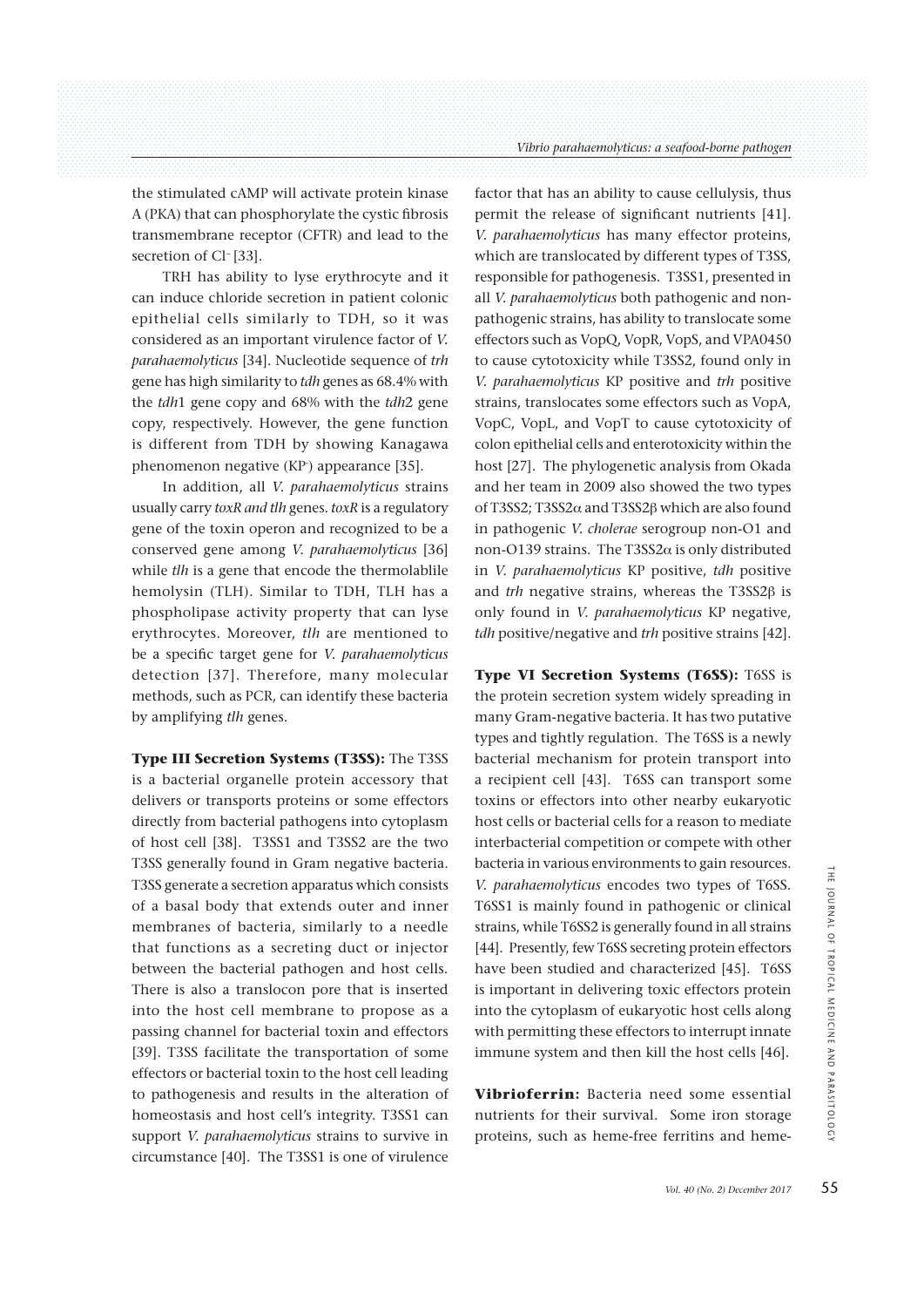containing bacterioferritins, are important and widespread in bacteria [47]. Some bacteria produce iron chelator called siderophore to acquire iron from surroundings such as *E*. *coli* and *Klebsiella pneumoniae*, while *V. parahaemolyticus*  can produce its siderophore called "vibrioferrin" when it grows under iron limiting conditions. The vibrioferrin is produced when the medium contains a limited amount of iron or when an iron chelator, EDDA, is added into iron rich medium. A study by Yamamoto and team [48] showed that clinical isolates of *V. parahaemolyticus* (n = 44) had higher levels of vibrioferrin than in food  $(n = 37)$ and environment ( $n = 26$ ) when they were grown in medium consisting limited amount of FeCl<sub>3</sub>. An increased vibrioferrin production may support *V. parahaemolyticus*'s survival in iron-limiting environments such as in the human host.

 In addition, *V. parahaemolyticus* cultured under iron-limited conditions demonstrated an increasing hemolytic activity and adherence as well as a higher proliferation rate [49]. In consequence, the release of vibrioferrin may also lead to the pathogenesis of *V. parahaemolyticus* as mentioned above.

### **Bacterial Identification**

 Various methods are used to identify *V. parahaemolyticus* depending on the target results and type of the samples. These identification methods are different by their principles, sensitivity and specificity such as conventional, molecular and immunological technique.

**Conventional method**: Several selective media or enrichment media are chosen to isolate and detect *V. parahaemolyticus* from clinical samples of patient feces or seafood samples [50]. Because of its halophilicity, the selective media for the organism is usually prepared at pH about 8.6–9.4 by adding 1–7% NaCl. In appropriately condition, the selective media for this bacteria are composed of special agents such as bile salts, alkylbenzene sulphonate and sodium dodecyl sulphate (SDS), antibiotics such as polymyxin B or colistin and dye agents such as metachrome yellow II RD to

inhibit other bacteria to grow [51]. In addition, *Vibrio* species need the enrichment broth such as salt colistin broth, alternative protein source broth (APS), salt polymyxin broth (SPB), bile salt sodium taurocholate (ST broth) and glucose salt teepol broth [52]. Several selective media for isolation and identification of *V. parahaemolyticu*s are commercially available. The most usual selective medium is thiosulphate citrate bile salts sucrose (TCBS). TCBS is an effective selective medium and offer a high level differentiation to *V. cholera*  and all other *Vibrio* pathogenic species except *V. hollisa* [53]. TCBS consists of 0.8% ox bile, 1% NaCl, and high concentration of sodium citrate and sodium thiosulfate to inhibit the growth of *Enterobacteriaceae* bacteria. It is adjusted to pH 8.6 in order to inhibit and suppress the growth of other Gram positive bacteria in the agar. Thymol blue and bromothymol blue are added to act as an indicator for pH changes. The advantage of TCBS agar is its differential diagnostic system; sucrose/bromothymol blue that can differentiate positive sucrose fermentation *Vibrios*, such as *V. cholera*, from the other *Vibrio* species. *V. cholerae* can grow on the TCBS agar and show the colony size and morphology about 2–3 mm diameter, and express yellow colonies on this agar [54]. On the other hand, *V. parahaemolyticus* colony size would be typical 2–3 mm diameter and has an opaque, round and green or bluish colony because it cannot ferment sucrose as shown in Figure 2. Another selective medium is "Wagatsuma agar" which is used to detect the Kanagawa Phenomenon of *V. parahaemolyticus*. This agar is produced from rabbit or human blood with mannitol, NaCl, K<sub>2</sub>HPO<sub>4</sub> and crystal violet. The common preference of Wagatsuma agar is its usage in identifying and separating the TDH positive and TRH toxin negative producing strains of *V. parahaemolyticus*. The bacterial strains that can produce the *tdh* gene will result in hemolysis of red blood cell in Wagatsuma agar[23].

**Molecular method**: The conventional technique to identify *V. parahaemolyticus* is based on bacterial phenotypic analysis and the biochemical test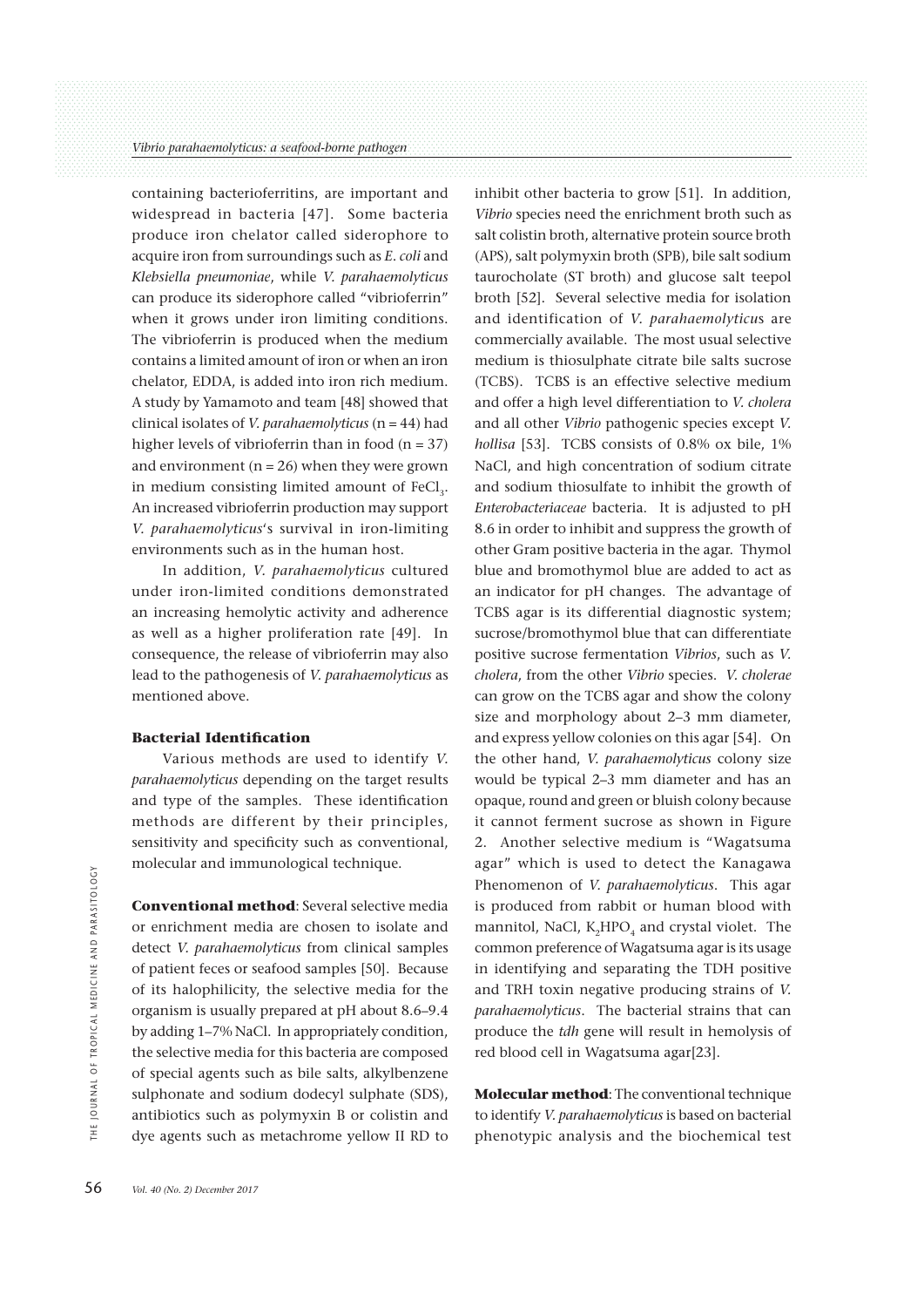

# **Fig 2 Vibrio species grown on TCBS agar (Photo by Nitaya Indrawattana)** A. *V. parahaemolyticus*, green colonies (non sucrose ferment) on TCBS agar*.* B. *V. cholera*e, yellow colonies (sucrose ferment) on TCBS agar.

which is laboratories and time consuming [46]. Therefore, the polymerase chain reaction method (PCR) based assay is replacing the conventional one [55]. This molecular method will be used to differentiate *V. parahaemolyticus* strain. PCR technique, which is based on gene amplification, can be developed into multiplexed PCR or real time PCR to give better result of identification [56]. As the result, PCR has high specificity and sensitivity for identification and detection of pathogenic and non pathogenic strains from various samples such as clinical sample from patients, seafood and environmental samples [19]. Presently, PCR assays including realtime-PCR and multiplex PCR have been developed to effectively amplify *tdh*, *trh*, *tox*R genes of *V. parahaemolyticus.* Mainly, the amplification of *tlh* gene is applied for total *V. parahaemolyticus* dectection, meanwhile the amplification of *orf8*  gene is applied for the detection of pandemic *V. parahaemolyticus* strain O3:K6 [53]. Virulence *tdh* and *trh* genes are frequently correlated with the clinical isolates or pathogenic *V. parahaemolyticus* strain, while, *tlh* gene is considered to be a specific molecular marker for both pathgonic and non pathogenic strains of this bacteria [57]. Thus, the PCR assays are generally used to identify, assess and inspect the presence of pathogenic and non pathogenic strains of *V. parahaemolyticus* in many outbreak areas as the diagnostic indicator [58]. The molecular method has high sensitivity and specificity for *V.parahaemolyticus* detection. It showed 100% for both sensitivity and specificity for *tlh* gene detection. Moreover, the detection of *tdh* gene had 100% sensitivity and 88% specificity, whereas the sensitivity and specificity for detecting *trh* gene are 100% and 96%, respectively [59]. Even though detection methods based on PCR are high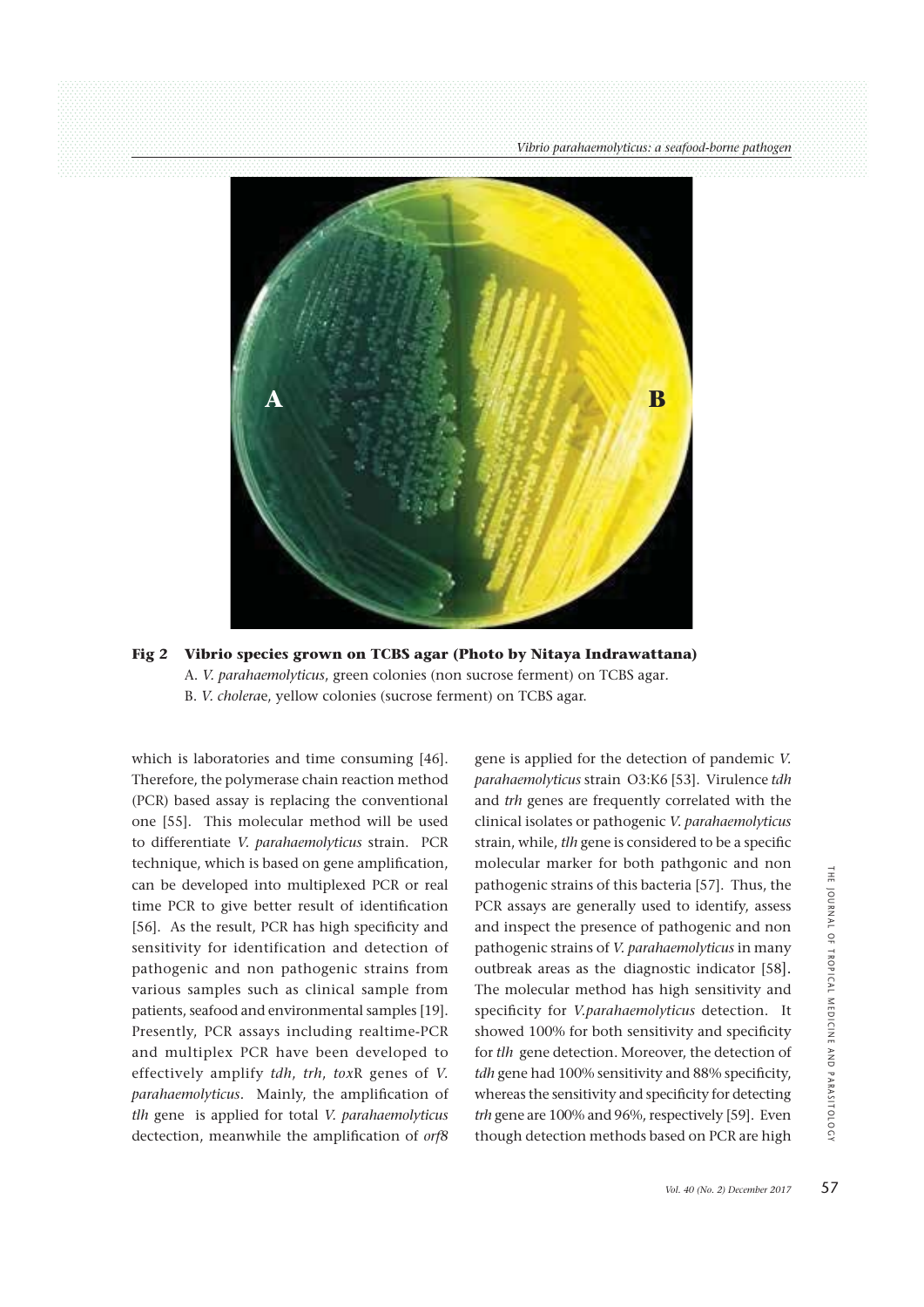sensitivity and accuracy, the method are poorly controlled and the PCR technique optimization is needed for the satisfactorily results [53].

**Immunological method**: Enzyme linked immunosorbent assays (ELISA) can be used to detect the presence of TDH and TRH of *V. parahaemolyticus* [60]. ELISA is simple, rapid and sensitive identification method. The immunological techniques by using specific monoclonal antibodies are often used for rapid detection and quantification analysis of foodborne pathogens in seafood samples. Furthermore, other methods such as sandwich enzyme-linked immunosorbent assays developed from polyclonal antibodies or monoclonal antibodies directed specific to TDH and TRH toxins are usually used to identify pathogenic *V. parahaemolyticus* from clinical isolates [61]. However, this method cannot detect all of the clinical and environmental *V. parahaemolyticus* strains due to its cross reaction with other bacteria [62]. Currently, an immunochromatographic (ICT) assay has been improved for detecting the TDH toxin releasing from *V. parahaemolyticus* cultured from stool specimens of patients, also called as "TDH-ICA" [51]. By using an ICT technique with specific MAb to detect TDH, this developed method can detect levels of TDH in picograms per ml for very short time or within 10 minutes [63]. There are also limitations of these immunological methods such as availability of specific antibody. The procedure of ELISA requires trained or skilled staff and needs specific equipment (64).

#### **Treatment and Prevention**

 *V. parahaemolyticus* is typically susceptible to antibiotic agents used to treat patients with enteric infections. However, most patients with gastroenteritis can effectively be treated with only oral rehydration [65]. Therefore, the antibiotic treatment may not necessary in most cases of *V. parahaemolyticus* infection. For patients who have wound infections and septicemia by this pathogen, the treatment is similar to the treatment for patients with *V.* 

*vulnificus* infection, i.e., intravenous delivery of antimicrobial agents such as Doxycycline, Cefotaxine or Ceftriaxone [66]. The guideline treatment focuses mostly on reducing symptoms of patients. Patients should drink abundance of water or liquid to replace fluids lost from diarrhea. In severe case or prolonged illnesses, antibiotic agents will be used to treat the patients such as tetracycline or ciprofloxicin. Tetracycline has been suggested as the antimicrobial drug of choice for treatment of severe patients with *Vibrio* infections [67], and alternative or combination drug treatments are the combination of expandedspectrum cephalosporins (such as ceftazidime) and doxycycline or only fluoroquinolone. Sulfamethoxazole/trimethoprim plus an aminoglycoside is used to treat young age patients or children who have contraindication with doxycycline and fluoroquinolones [68]. The choice of antibiotic agents must be based on antimicrobial susceptibilities of the organism.

 Since the infection of *V. parahaemolyticus* mostly occurs by consumption of contaminated aquatic foods such as shellfish, fish, shrimp, crab, and lobsters, the preventive methods then include proper or hygienic handling and cooking foods from the marine source and other aquatic foods before consumption as well as an avoidance of cross-contamination between raw and cooked products during storage and processing. Managing a proper environmental is important in controlling this infection. It can be managed by many methods such as no discharge of untreated sewage and untreated water in the sea, river or water source near coastal areas and not harvest or consume aquatic foods from heavily contaminated water sources [19].

#### **CONCLUSION**

 The *V. parahaemolyticus* - borne disease is an important health problem concern worldwide. Since the bacterium inhabits in seawater or marine environment especially seafood such as shellfish, sea fish, and crustaceans, so these kinds of food can harbor this pathogen and cause some clinical diseases in human. Abundance of this organism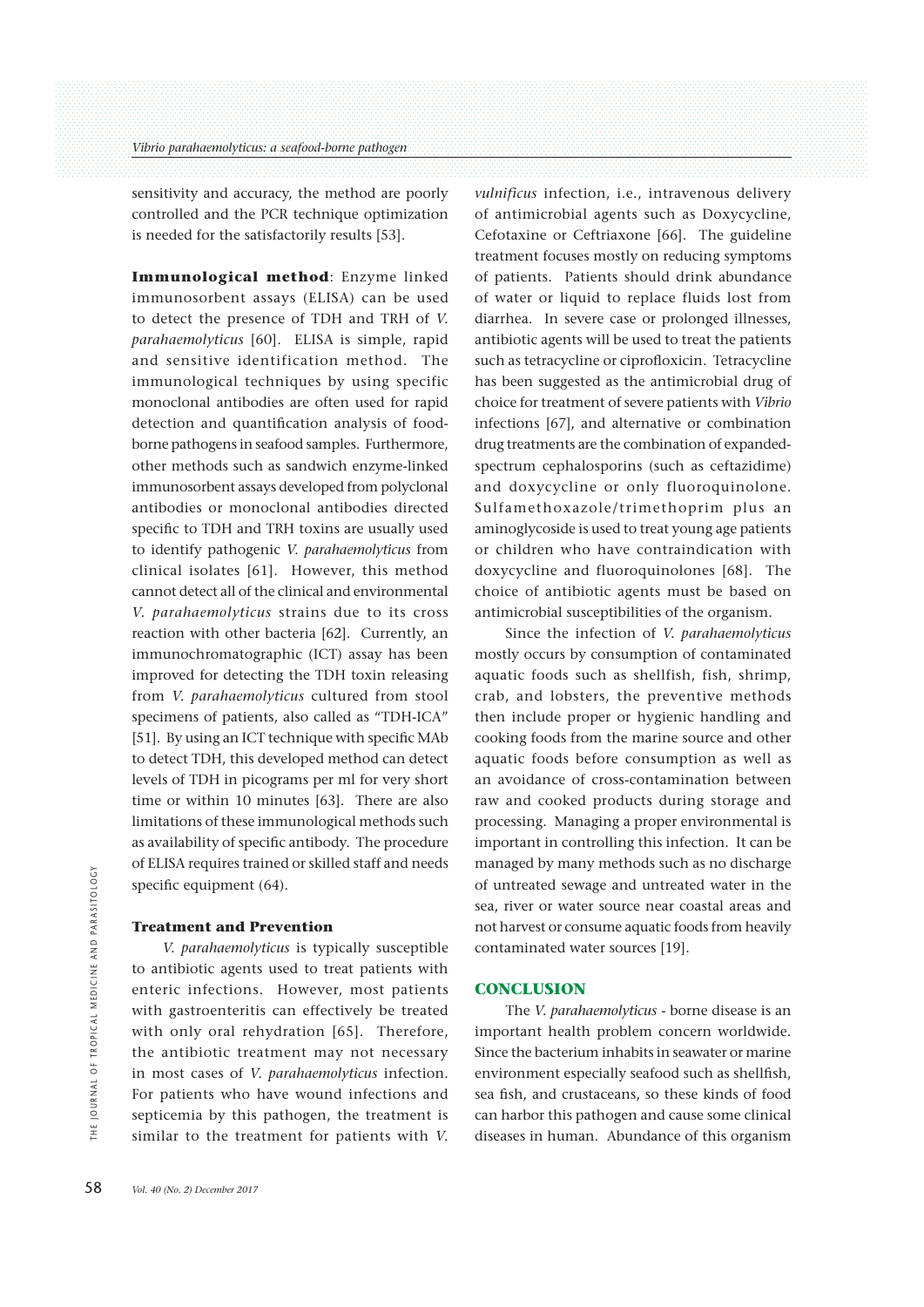#### *Vibrio parahaemolyticus: a seafood-borne pathogen*

in marine environment or seawater depends on seasonal variation. More bacteria are found in the warmer period. Not all the bacterial strains isolated from seawater are of human pathogenic because some are KP- or Kanagawa Phenomenon negative of *V. parahaemolyticus*. The most pathogenic strain of *V. parahaemolyticus* can be detected by the presence of Kanagawa Phenomenon positive (KP+). Generally, *V. parahaemolyticus* can induce a self-limiting watery diarrhea. Patients relieve in a few days. Nevertheless, the swift onset of the disease which takes about 12 hours suggests that the symptoms of the disease are related to the virulence factor of *V. parahaemolyticus*; enterotoxin TDH and TRH. The important route of transmission of *V. parahaemolyticus* is by consuming some raw seafood such as raw mollusks or uncooked crustaceans and fish. These are the most common seafood sources of *V. parahaemolyticus*. The prevalence and emergence of *V. parahaemolyticus* O3:K6 serotype, which carries the virulence gene names *tdh* gene, is the cause of pandemic outbreaks worldwide. It is also the major pathogen affecting the seafood export trade nowadays. Therefore, an effective control and prevention is the key to diminish the risk of infection from this bacterium and thus ensures the food safety**.**

#### **REFERENCES**

- 1. Altekruse SF, Swerdlow DL. The changing epidemiology of foodborne diseases. Am J Med Sci. 1996;311:23-9.
- 2. Ramamurthy T, Nair GB. Foodborne pathogenic Vibrios. In Simjee E, ed. Infections disease: foodborne diseases. New Jersey: Totowa Humana Press Inc; 2007. p. 115-56.
- 3. Bureau of Epidemiology [Internet]. Annual Epidemiological Surveillance Report 2016. Department of Disease Control, Ministry of Public Health. 2016. [cited on 2017 Jan 20]. Available from: http://www.boe.moph.go.th/
- 4. Bureau of Epidemiology [Internet]. Annual Epidemiological Surveillance Report 2014. Department of Disease Control, Ministry of Public Health. 2014. [cited on 2017 Jan 20].

Available from: http://www.boe.moph.go.th/

- 5. Holt JR [internet]. Synoptic description of the phylum gammaproteobacteria. 2013. [cited on 2017 Jan 20]. Available from: http:// comenius.susqu.edu/biol/202/eubacteria/ proteobacteriae/gammaproteobacteria/ gammaproteobacteria-synoptic-description. htm.
- 6. Nair GB, Ramamurthy T, Bhattacharya SK, Dutta B, Takeda Y, Sack DA. Global dissemination of *Vibrio parahaemolyticus* serotype O3:K6 and its serovariants. Clin Microbiol Rev. 2007;20:39-48.
- 7. Butt AA, Aldridge KE, Sanders CV. Infections related to the ingestion of seafood part I: viral and bacterial infections. Lancet Infect Dis. 2004; 4:201-12.
- 8 Yeung PS, Boor KJ. Epidemiology, pathogenesis, and prevention of foodborne *Vibrio parahaemolyticus* infections. Foodborne Pathog Dis. 2004*;*1:74-88.
- 9. Christopher AB, Thomas JC, Kim O. *Vibrio parahaemolyticus* cell biology and pathogenicity determinants. Microbes Infect. 2011;13:992–1001.
- 10. McCarter L. The multiple identities of *Vibrio parahaemolyticus*, J Mol Microbiol Biotechnol. 1999;1:51-7.
- 11. Mudoh MF, Parveen S, Schwarz J, Rippen T, Chaudhuri A. The effects of storage temperature on the growth of *Vibrio parahaemolyticus* and organoleptic properties in oysters. Front. Public Health. 2014;2:45.
- 12. Oliver JD, Kaper JB. *Vibrio* species. In Doyle, MP, Beuchat LR, Montville TD, editors. Food microbiology: fundamentals and frontiers. Washington DC: ASM Press; 1997. p.228-64.
- 13. Jay JM, Loessner MJ, Golden DA. Modern food microbiology. 7<sup>th</sup> ed. India: Springer; 2005.
- 14. Fujino T, Sakazaki R, Tamura K. Designation of the type strain of *Vibrio parahaemolyticus* and description of 200 strains of the species. Int J Syst Bacteriol. 1974;24:447-9.
- 15. Wong HC, Chen MC, Liu SH, Liu DP. Incidence of highly genetically diversified *Vibrio parahaemolyticus* in seafood imported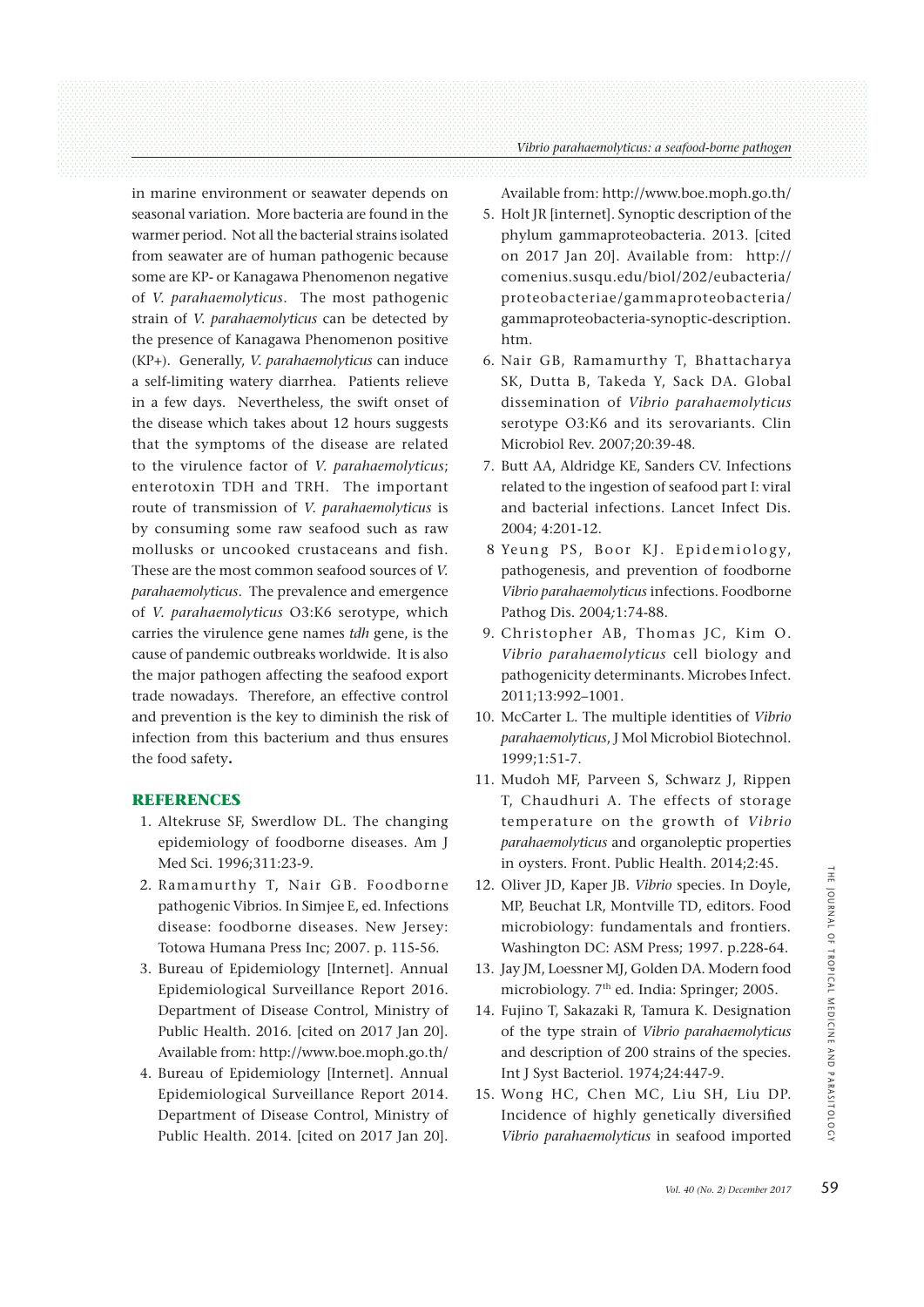from Asian countries. Int J Food Microbiol. 1999;52:181–8.

- 16. Suthienkul O. Infectious diseases. 2nd ed. Bangkok: Holistic Publishing; 1998.
- 17. Vuddhakul V, Chowdhury A, Laohaprertthisan V, Pungrasamee P, Patararungrong N, Thianmontri P, et al. Isolation of a pandemic O3:K6 clone of a *Vibrio parahaemolyticus* strain from environmental and clinical sources in Thailand. Appl Environ Microbiol. 2000;66:2685-9.
- 18. Thongchan J, Bhoopong P, Yingkajorn M, Nishibuchi M, Vuddhakul V. Total number, virulence genes, and heterogeneity of *Vibrio parahaemolyticus* in a single shellfish. Sci Asia. 2013;39:230−5.
- 19. Nelapati S, Nelapati K, Chinnam BK. *Vibrio parahaemolyticus* - An emerging foodborne pathogen-A Review. Vet World. 2012;5:48-62.
- 20. Carpenter CJ. Other pathogenic Vibrios. Mandell, Douglas and Bennett's Principles and Practice of Infectious Diseases. London: Churchill Livingstone; 1995. p. 1945-8.
- 21. Makino K, Oshima K, Kurokawa K, Yokoyama K, Uda T, Tagomori K, et al. Genome sequence of *Vibrio parahaemolyticus*: a pathogenic mechanism distinct from that of *V. cholerae*. Lancet. 2003;361:743–9.
- 22. Nishibuchi N, Taniguchi T, Misawa T, Khaeomanee-Iam V, Honda T, Miwatani T. Cloning and nucleotide sequence of the gene (*trh*) encoding the hemolysin related to the thermostable direct hemolysin of *Vibrio parahaemolyticus*. Infect Immun. 1989;57:2691-7.
- 23. Nishibuchi M, Kaper JB. Thermostable direct hemolysin gene of *Vibrio parahaemolyticus*: a virulence gene acquired by a marine bacterium. Infect Immun*.* 1995*;*63:251-6.
- 24. Zhang L, Orth K. Virulence determinants for *Vibrio parahaemolyticus* infection. Curr Opin Microbiol. 2013;16:70–7.
- 25. Krachler AM, Ham H, Orth K. Outer membrane adhesion factor multivalent adhesion molecule 7 initiates host cell binding during infection by gram-negative pathogens*.* Proc

Natl Acad Sci*.* 2011*;*108:11614–9.

- 26. Nasu H, Iida T, Sugahara T, Yamaichi Y, Park KS, Yokoyama K, et al. A filamentous phage associated with recent pandemic *Vibrio parahaemolyticus* O3:K6 strains. J Clin Microbiol. 2000;38:2156–61.
- 27. Broberg CA, Calder TJ, Orth K. *Vibrio parahaemolyticus* cell biology and pathogenicity determinants. Microbes Infect*.* 2011*;*13:992– 1001.
- 28. Nishibuchi M, Fasano A, Russell RG, Kaper JB. Enterotoxigenicity o*f Vibrio parahaemolyticus* with and without genes encoding thermostable direct hemolysin. Infect Immun. 1992;60:3539-45.
- 29. Hongping W, Jilun Z, Ting J, Yixi B, Xiaoming Z. Insufficiency of the Kanagawa hemolytic test for detecting pathogenic *Vibrio parahaemolyticus* in Shanghai, China. Diagn Microbiol Infect Dis. 2011;69:7-11.
- 30. Okuda J, Ishibashi M, Abbott SL, Janda JM. Nishibichi M. Analysis of the thermosatble direct hemolysin (*tdh*) gene and tdh-related hemolysin (*trh*) genes in urease-positive strains of *Vibrio parahaemolyticus* isolated on the west coast of the United States. J Clin Microbiol. 1997;35:1965-71.
- 31. Gotoh K, Kodama T, Hiyoshi H, Izutsu K, Park KS, Dryselius R, et al. Bile acidinduced virulence gene expression of *Vibrio parahaemolyticus* reveals a novel therapeutic potential for bileacid sequestrants, PLoS One. 2010;5:13365.
- 32. Fabbri A, Falzano L, Frank C, Donelli G, Matarrese P, Raimondi F, et al. *Vibrio parahaemolyticus* -thermostable direct hemolysin modulates cytoskeletal organization and calcium homeostasis in intestinal cultured cells. Infect Immun. 1999;67:1139-48.
- 33. Viswanathan, VK, Hodges K, Hecht G. Enteric infection meets intestinal function: how bacterial pathogens cause diarrhoea. Nat Rev Microbiol. 2009;7:110-9.
- 34. Ohnishi K, Nakahira K, Unzai S, Mayanagi K, Hashimoto H, Shiraki K, et al. Relationship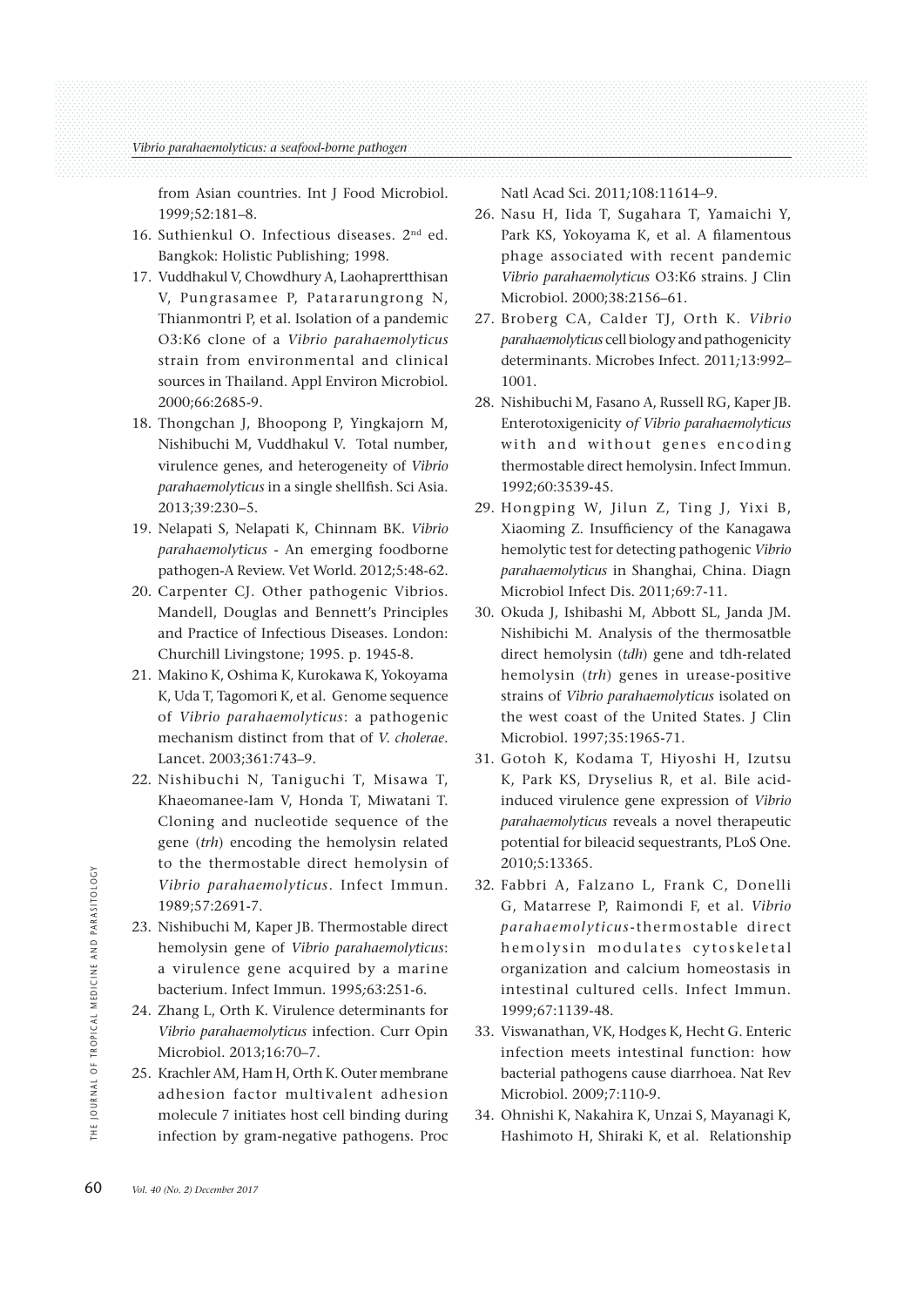between heat-induced fibrillogenicity and hemolytic activity of thermostable direct hemolysin and a related hemolysin of *Vibrio parahaemolyticus.* FEMS Microbiol Lett. 2011;318:10-7.

- 35. Takahashi A, Kenjyo N, Imura K, Myonsun Y, Honda, T. Cl- secretion in colonic epithelial cells induced by the *Vibrio parahaemolyticus*  hemolytic toxin related to thermostable direct hemolysin. Infect Immun*.* 2000; 68:5435-8.
- 36. Kim YB, Okuda J, Matsumoto C, Takahashi N, Hashimoto S, Nishibuchi M. Identification of *Vibrio parahaemolyticus* strains at the species level by PCR targeted to the toxR gene. J Clin Microbiol. 1999;37:1173-7.
- 37 Klein SL, Gutierrez West CK, Mejia DM, Lovell CR. Genes similar to the *Vibrio parahaemolyticus* virulence-related genes tdh, tlh, and vscC2 occur in other vibrionaceae species isolated from a pristine estuary. Appl Environ Microbiol. 2014;80:595-602.
- 38. Galan JE, Wolf-Watz H. Protein delivery into eukaryotic cells by type III secretion machines. Nature. 2006;444:567-73.
- 39 Izoré T, Job V, Dessen A. Biogenesis, regulation, and targeting of the type III secretion system. Structure. 2011;19:603–12
- 40. Paranjpye R, Hamel OS, Stojanovski A, Liermann M. Genetic diversity of clinical and environmental *Vibrio parahaemolyticus* strains from the Pacific Northwest. Appl Environ. 2012;78:8631-8.
- 41. Burdette DL, Yarbrough ML, Orvedahl A, Gilpin CJ, Orth K. *Vibrio parahaemolyticus* orchestrates a multifaceted host cell infection by induction of autophagy, cell rounding, and then cell lysis*.* Proc Natl Acad Sci*.* 2008*;*105:12497–502.
- 42. Okada N, Iida T, Park KS, Goto N, Yasunaga T, Hiyoshi H, et al. Identification and characterization of a novel type III secretion system in *trh*-positive *Vibrio parahaemolyticus* strain TH3996 reveal genetic lineage and diversity of pathogenic machinery beyond the species Level. Infect Immun. 2009*;*77:904–13.
- 43. Bingle LE, Bailey CM, Pallen MJ. Type VI

secretion: a beginner's guide. Curr Opin Microbiol. 2008;11:3–8.

- 44. Salomon D, Gonzalez H, Updegraff BL, Orth K. *Vibrio parahaemolyticus* type VI secretion system 1 is activated in marine conditions to target bacteria, and is differentially regulated from system 2. PLoS ONE. 2013;8:e61086.
- 45. Russell AB, Singh P, Brittnacher M, Bui NK, Hood RD, Carl MA, et al. A widespread bacterial type VI secretion effector superfamily identified using a heuristic approach. Cell Host Microbe. 2012;11:538–49.
- 46. Coulthurst SJ. The Type VI secretion system a wide spread and versatile cell targeting system. Res Microbiol. 2013;164:640–54.
- 47. Andrews SC. Iron storage in bacteria. Adv Microb Physiol. 1998;40:281-351.
- 48. Yamamoto S, Okujo N, Miyoshi S, Shinoda S Narimatsu S. Siderophore production of *Vibrio parahaemolyticus* strains from different sources. Microbiol Immunol. 1999;43:909–12.
- 49. Wong HE, Lee YS. Regulation of iron on bacterial growth and production of thermostable direct hemolysin by *Vibrio parahaemolyticus* in intraperitoneal infected mice. Microbiol Immunol. 1994;38:367-71.
- 50. Paydar M, Teh CSJ, Thong KL. Prevalence and characterisation of potentially virulent *Vibrio parahaemolyticus* in seafood in Malaysia using conventional methods, PCR and REP-PCR. Food Control. 2013;32:13–8.
- 51. Donovan TJ, Van NP. Culture media for the isolation and enumeration of pathogenic *Vibrio* species in foods and environmental samples. Int J Food Microbiol*.* 1995*;*26: 77–91.
- 52. Bisha B, Simonson J, Janes M, Bauman K, Goodridge LD. A review of the current status of cultural and rapid detection of *Vibrio parahaemolyticus*. Int J Food Sci Tech. 2012;47:855–99.
- 53. Letchumanan V, Chan KG, Lee, L. H. *Vibrio parahaemolyticus*: a review on the pathogenesis, prevalence, and advance molecular identification techniques. Front Microbiol. 2014;5:705.

THE JOURNAL OF TROPICAL MEDICINE AND PARASITOLOGY PARASITOLOGY

HI.

**JANAUO** 

OF TROPICAL

MEDICINE AND